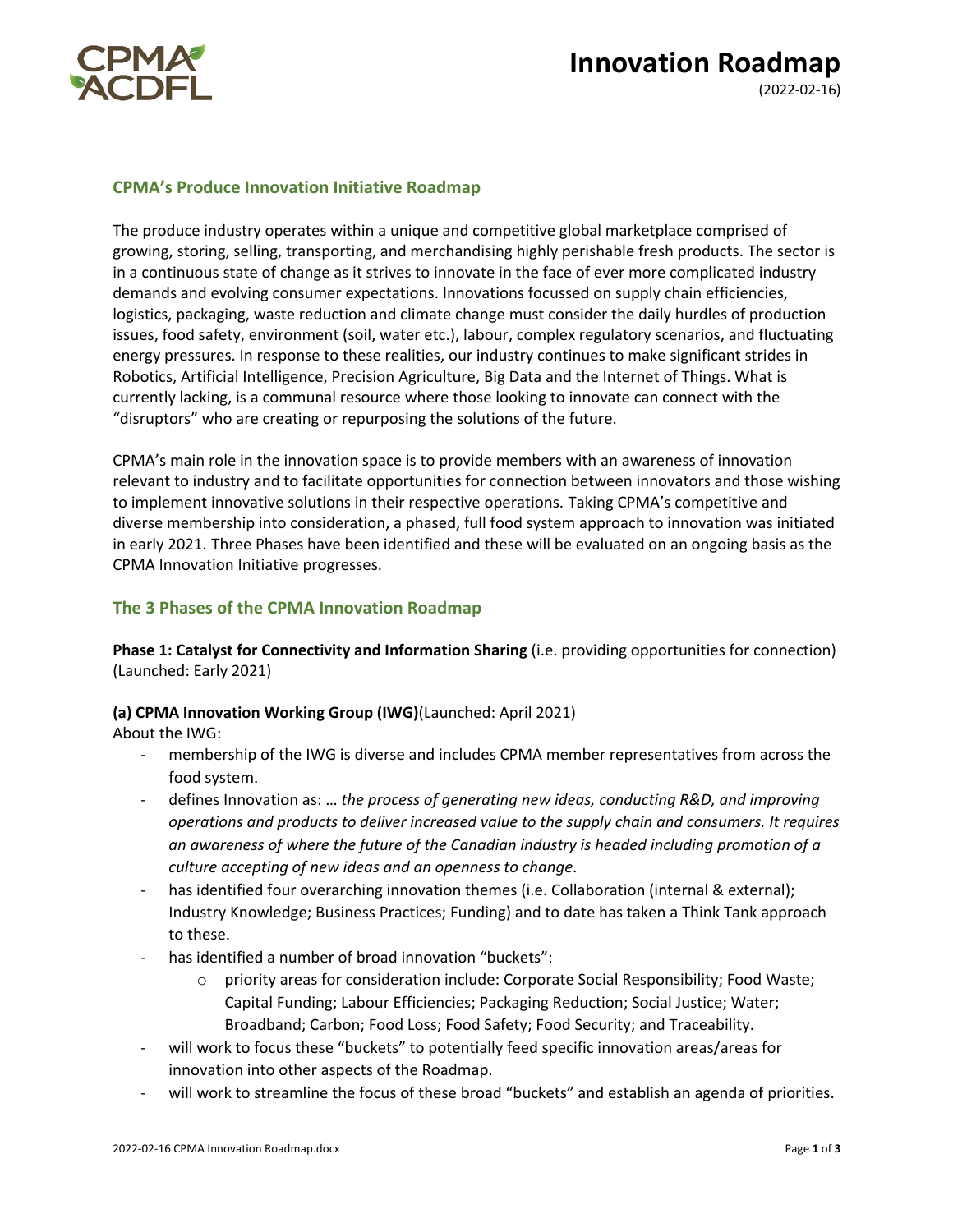

#### **(b) CPMA Innovation Website** (Launched: April 2021; Enhancements: March 31, 2022)

#### **(i) Public Innovation Hub**

The public facing Innovation Hub was established to foster a collaborative setting to support innovation and disruptive technologies for the long-term viability of the industry. The goal of the Innovation Hub is to provide a platform where both CPMA members and nonmembers can connect regarding newly available and/or emerging innovations and innovative technologies to enable sector growth and new business opportunities. See: https://produceinnovationhub.com

#### **(ii) Members Only Innovation Resources**

The members only section of the CPMA website provides members with additional details and opportunities for connection in areas of specific interest. Initially it will include information on funding opportunities, innovation incubators / research organizations, case studies, an article repository and more to come.

#### **(c) CPMA Innovation Community** (Launch: March 31, 2022)

- As is the case with other CPMA Communities, the Innovation Community is an opt-in resource available exclusively to CPMA members.

- The Innovation Community provides current information related to a wide range of innovation topics and events to members on an ongoing, ad hoc basis.

#### **(d) CPMA Innovation Podcasts and/or Webinars** (Launch: 2022)

- Innovation Podcasts and/or Webinars will be launched in 2022.

- Innovation topics and schedules will be provided to CPMA members well in advance of these events.

#### **(e) CPMA Convention and Trade Show Innovation Zone** (April 25 to 27, 2023)

- The CPMA 2023 Convention and Trade Show will include the inaugural CPMA Innovation Zone.

- Innovation at the 2023 Convention will include:
	- o Innovation Zone Spaces (for companies)
	- o Innovation Poster Areas (for academia and researchers)
	- o Innovation Learning Lounge

**Phase 2: Establishing Solution-Focused Innovation Partnerships** (i.e. establishing linkages/lines of connectivity with others in the innovation space e.g. other innovation hubs, innovation funders, etc.) (Launch: Mid-2022)

CPMA is currently assembling a list of potential Innovation Partners (e.g. innovation hubs; incubators; funders; academia/researchers; other industry associations; etc.) covering a variety of potential areas of